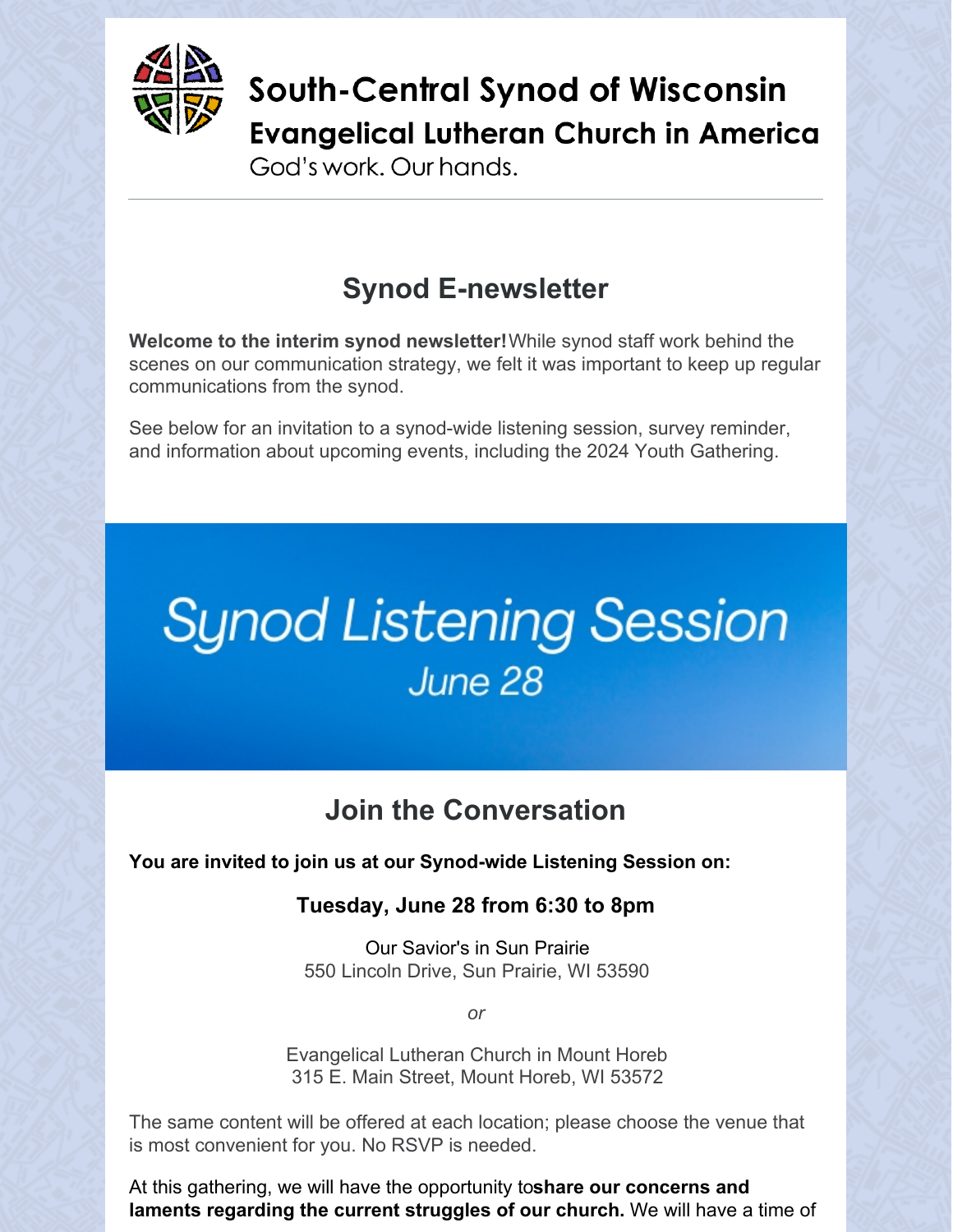prayers of laments, we will practice the RESPECT guidelines during our conversations, and we will be spending some time together t**o begin a discerning process that can lead us to a call for transformative actions.**

#### **We are the church together.**

Please note, a Zoom listening session will be held at a later date.

If you have questions or hesitations, please contact Rev. Walter Baires, Assistant to the Bishop and Director of Evangelical Mission, at **[walterb@scsw-elca.org](mailto:walterb@scsw-elca.org)**.



### **Communication Survey Still Open!**

**Thank you to all who have completed the communication survey so far.** If you haven't already done so, read all about it below, then click on the button to take the survey!

**The survey is in three (short!) parts and should take about 5 to 10 minutes to complete:**

**Part 1 asks about the kind of information from the synod you would find most useful and helpful.** There are also a few questions about frequency of communication and where you are mostly likely to look for info from the synod.

**Part 2 asks about your ministry!** We know that the options included in this section can't possibly cover all of the good work you are doing in Jesus' name. Please view this as the beginning of a longer conversation and opening the door to greater collaboration amongst our synod congregations.

**Part 3 is the shortest section and asks for your name and your congregation's name.** This gives us a head start on making connections among congregations engaged in similar ministry. It also allows for easier follow up if we have questions or curiosities.

Thank you in advance for your time in completing this survey. **The survey will remain open from now until Friday, June 24.**

> **Take the [Survey!](https://forms.gle/yFNWXFdXAU54pfJMA)**

## Upcoming Events

### **Now is the Time - Study and Discussion**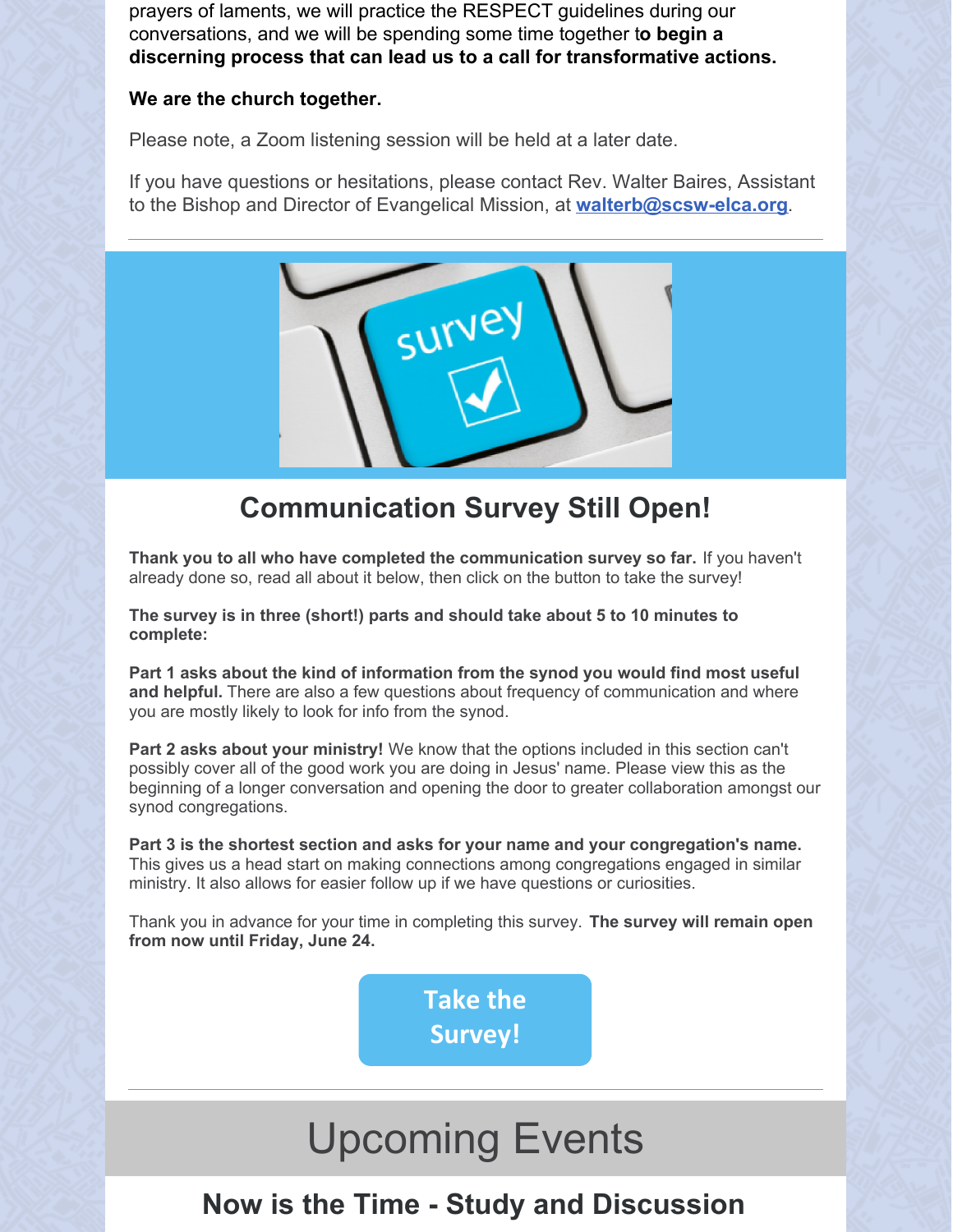**"Now is the Time" is a new study guide** that helps congregations wrestle with the meaning of the "Declaration of the ELCA to People of African Descent."



The Synod Racial Equity Ministry Team and the Synodical Women of the ELCA invite you to participate in a guided discussion on the Declaration.

All sessions will take place via Zoom. The first session was on May 23. **The next session will be on Monday, June 20.**

#### **If you were not able to attend the first session, but would still like to participate, click on the button below to sign up.**

Click **[here](https://conta.cc/3MMFoYc)** for more information about the study, process, future gathering dates, and links to the participation guide and other study materials.

**[Register](https://us02web.zoom.us/meeting/register/tZEpc--qrzgrGNz8Rv0OLTmId25LqbhYSB9T?fbclid=IwAR05Qd8guJPUpJFDuzHGA51-IUEq1zvFCmOMxW0_2EtR-fG4C1R2AcwEXnc) for Now Is the Time Study**

### **Emerge Youth Retreat, July 29 - 31, 2022**



#### **Deadline Extended - Register Soon!**

**Synod youth are invited to attend the Synod Youth Retreat** this summer at the Bethel Horizons Camp and Retreat Center in Dodgeville, Wis. This retreat is open to all youth going eving the Egyptics, the time reason to spent to an year. Invite friends! Invite family! **You all are welcome.**

#### **The special guest speaker for the weekend is Pastor Jenny**

**Sung,** who serves as a specialized "free-range pastor" in the ELCA. This means Pastor Sung spends her time preaching, speaking, writing, and coaching leaders how to heal through brave love and beloved community.

**The retreat will include** worship, campfire time, large and small group games, hands on service projects, and use of the adventure space at Bethel Horizons. Expect the unexpected as the Holy Spirit weaves through our time together inspiring friendships, faith, and camaraderie.

**On-site lodging options** include cabins or camping. If you prefer not to stay overnight, a commuting option is also available.

Click **[here](https://conta.cc/3lODyKo)** for more information. Click the button below to register!

**[Register](http://scsw-elca.org/emerge/) for Emerge Youth Retreat**

## 2024 ELCA Youth Gathering News

Did you know that the Gathering is planned almost exclusively by volunteers? As we ramp up for the 2024 Gathering, we're opening applications for one of our 10 planning teams. Consider applying to serve the young people of our church!